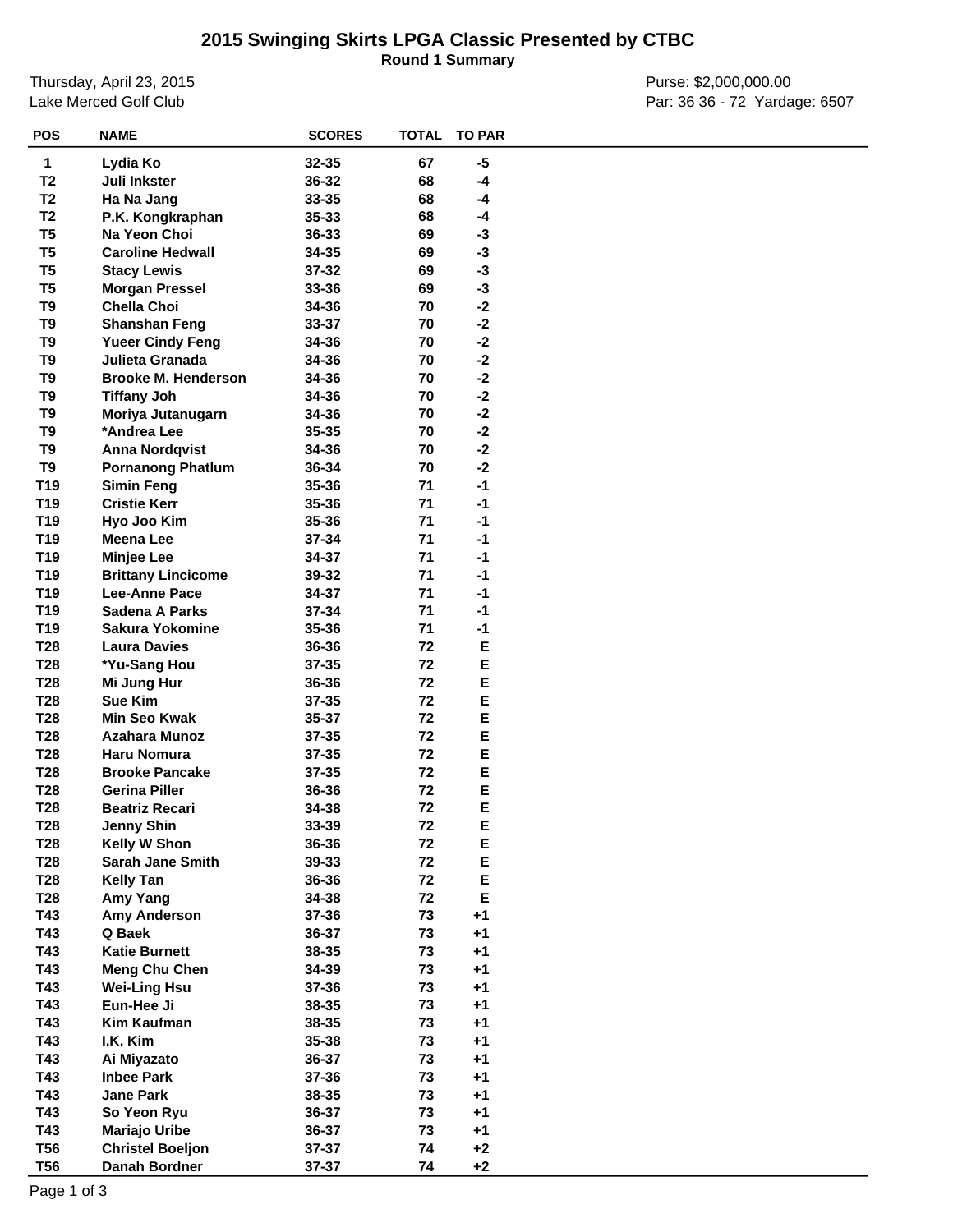**Round 1 Summary**

Thursday, April 23, 2015 Lake Merced Golf Club

Purse: \$2,000,000.00 Par: 36 36 - 72 Yardage: 6507

| <b>POS</b> | <b>NAME</b>                                        | <b>SCORES</b> | <b>TOTAL</b> | <b>TO PAR</b> |  |
|------------|----------------------------------------------------|---------------|--------------|---------------|--|
| <b>T56</b> | Carlota Ciganda                                    | 36-38         | 74           | $+2$          |  |
| <b>T56</b> | <b>Laura Diaz</b>                                  | 39-35         | 74           | $+2$          |  |
| <b>T56</b> | <b>Sandra Gal</b>                                  | 36-38         | 74           | $+2$          |  |
| <b>T56</b> | <b>Maria Hernandez</b>                             | 36-38         | 74           | $+2$          |  |
| <b>T56</b> | <b>Nannette Hill</b>                               | 35-39         | 74           | $+2$          |  |
| <b>T56</b> | <b>Yu-Ling Hsieh</b>                               | 38-36         | 74           | $+2$          |  |
| <b>T56</b> | <b>Karine Icher</b>                                | 34-40         | 74           | $+2$          |  |
| <b>T56</b> | Jennifer Johnson                                   | 38-36         | 74           | $+2$          |  |
| <b>T56</b> | <b>Danielle Kang</b>                               | 37-37         | 74           | $+2$          |  |
| <b>T56</b> | Sei Young Kim                                      | 39-35         | 74           | $+2$          |  |
| <b>T56</b> | <b>Candie Kung</b>                                 | 39-35         | 74           | $+2$          |  |
| <b>T56</b> | <b>Alison Lee</b>                                  | 37-37         | 74           | $+2$          |  |
| <b>T56</b> | <b>Ilhee Lee</b>                                   | 36-38         | 74           | $+2$          |  |
| <b>T56</b> | <b>Mirim Lee</b>                                   | 40-34         | 74           | $+2$          |  |
| <b>T56</b> | <b>Amelia Lewis</b>                                | 40-34         | 74           | $+2$          |  |
| <b>T56</b> | Xi Yu Lin                                          | 36-38         | 74           | $+2$          |  |
| <b>T56</b> | <b>Catriona Matthew</b>                            | 40-34         | 74           | $+2$          |  |
| <b>T56</b> | <b>Mika Miyazato</b>                               | 37-37         | 74           | $+2$          |  |
| <b>T56</b> | <b>Dewi Claire Schreefel</b>                       | 36-38         | 74           | $+2$          |  |
| <b>T56</b> | <b>Ashleigh Simon</b>                              | 38-36         | 74           | $+2$          |  |
| <b>T56</b> | <b>Jackie Stoelting</b>                            | 40-34         | 74           | $+2$          |  |
| <b>T56</b> | <b>Kris Tamulis</b>                                | 39-35         | 74           | $+2$          |  |
| <b>T56</b> | <b>Karrie Webb</b>                                 | 38-36         | 74           | $+2$          |  |
| <b>T56</b> |                                                    | 37-37         | 74           | $+2$          |  |
| T82        | <b>Sun Young Yoo</b><br><b>Mallory Blackwelder</b> | 37-38         | 75           | $+3$          |  |
| T82        |                                                    | 37-38         | 75           | $+3$          |  |
|            | <b>Kendall Dye</b>                                 |               |              |               |  |
| T82<br>T82 | <b>Mina Harigae</b>                                | 38-37         | 75<br>75     | $+3$<br>$+3$  |  |
|            | Haeji Kang                                         | 37-38         |              |               |  |
| T82        | Mi Hyang Lee<br><b>Mo Martin</b>                   | 37-38         | 75<br>75     | $+3$          |  |
| T82        |                                                    | 40-35         |              | $+3$          |  |
| T82        | <b>Caroline Masson</b>                             | 38-37         | 75           | $+3$<br>$+3$  |  |
| T82        | <b>Hee Young Park</b>                              | 38-37         | 75           |               |  |
| T82        | <b>Paula Reto</b>                                  | 39-36         | 75           | $+3$          |  |
| T82        | <b>Lexi Thompson</b>                               | 36-39         | 75           | $+3$          |  |
| T82        | <b>Alison Walshe</b>                               | 37-38         | 75           | $+3$          |  |
| T82        | <b>Michelle Wie</b>                                | 38-37         | 75           | $+3$          |  |
| T94        | <b>Dori Carter</b>                                 | 38-38         | 76           | $+4$          |  |
| T94        | <b>Szu-Han Chen</b>                                | 38-38         | 76           | $+4$          |  |
| T94        | Pei-Yun Chien                                      | 37-39         | 76           | $+4$          |  |
| <b>T94</b> | <b>Paz Echeverria</b>                              | 38-38         | 76           | $+4$          |  |
| T94        | <b>Jodi Ewart Shadoff</b>                          | 38-38         | 76           | $+4$          |  |
| T94        | Sarah Kemp                                         | 37-39         | 76           | +4            |  |
| T94        | <b>Katherine Kirk</b>                              | 38-38         | 76           | $+4$          |  |
| T94        | Joanna Klatten                                     | 39-37         | 76           | +4            |  |
| T94        | *Mika Liu                                          | 37-39         | 76           | $+4$          |  |
| T94        | <b>Sydnee Michaels</b>                             | 40-36         | 76           | $+4$          |  |
| T94        | <b>Ryann O'Toole</b>                               | 37-39         | 76           | +4            |  |
| T94        | <b>Hee Kyung Seo</b>                               | 38-38         | 76           | $+4$          |  |
| T94        | Marissa L Steen                                    | 36-40         | 76           | +4            |  |
| T94        | <b>Pei-Ying Tsai</b>                               | 37-39         | 76           | $+4$          |  |
| T94        | <b>Yani Tseng</b>                                  | 37-39         | 76           | $+4$          |  |
| T109       | <b>Austin Ernst</b>                                | 39-38         | 77           | $+5$          |  |
| T109       | <b>Lisa Ferrero</b>                                | 38-39         | 77           | $+5$          |  |
| T109       | *Kristen Gillman                                   | 39-38         | 77           | $+5$          |  |
| T109       | <b>Brittany Lang</b>                               | 40-37         | 77           | $+5$          |  |
| T109       | <b>Min Lee</b>                                     | 39-38         | 77           | $+5$          |  |
| T109       | <b>Babe Liu</b>                                    | 35-42         | 77           | $+5$          |  |